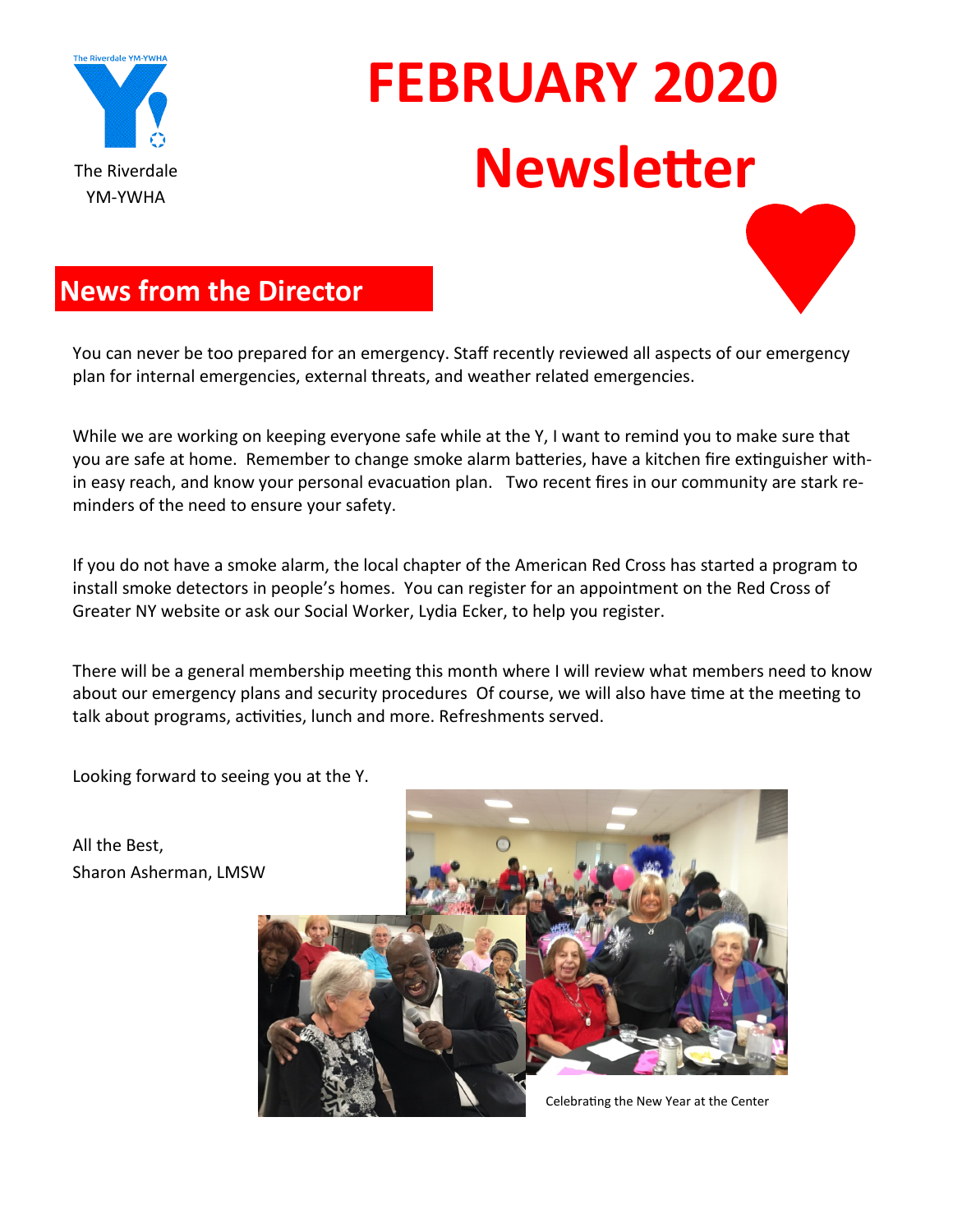# **New and Noteworthy at the Center**

#### Tuesday, Feb 4: 10:15 am

**Lecture & Slides**: *The Life & Career of the Late American Actress & Singer Ava Gardner.* She was a sultry beauty, famous for playing femme fatale roles, and for her marriages to Frank Sinatra, Artie Shaw, & Mickey Rooney. Presented by Pierre Montiel, Film Historian.

#### Thursday, Feb 6: 12:45 pm

**Concert:** Musicians Alex & Alexey will play guitar & violin, featuring lively & uplifting tunes. Light Classics, Swing, & Tango.

#### Friday, Feb 7: 10:30 am

**Interactive Discussion**: Come celebrate & appreciate your uniqueness as we discuss the most important type of love--*Self-Love*. With Stephanie Ortiz, LMSW, Thrive NYC Social Worker.

#### Monday, Feb10: 10:00 am

**In Celebration of Tu B'shvat**, New Year for the Trees. We will enjoy new fruit on this day.

#### Tuesday, Feb 11: 10:30 am

**Law & Order Program***:* An Interactive Improvisation of a Courtroom Drama. A lot of fun. Presented by Aytan Adler, Recreational Therapist.

#### Tuesday, Feb 11: 11:45 am

Celebrating our Members' **February Birthdays** before lunch. Gifts, warm wishes, & song.

#### Tuesday, Feb 11: 10:30 am

**Dancing** with Bryan Lammers**.** Variety of music from the 50's, 60's, & 70's. Latin, Motown, & Mardi Gras music.

Wednesday, Feb 12: 10:30 am **Lecture:** *Three Ways To Be Happy*. Presented by Mari Saunders, Psychologist, Ph.D., Center Member.

Thursday, Feb 13: 10:30 am **Blood Pressure Screening** with Diane Holmgren. R.N.

Thursday, Feb 13: 10:30 am

**Lecture:** *Learn the 7 Secrets for Building Unstoppable Confidence*. Become More Powerful & Successful in Everything You Do. Presented by Morris Friedberg, Center Member.

Thursday, Feb 13: 11:45 am

**Special Luncheon**: Honoring Black History Month. Thursday, Feb 13: 12:45 pm

**Art Talk Honoring Black History Month:** Collage Artist, Tony Wells, takes you for a gallery walk through Gallery 18 at the Y. We will see & hear about various works of art including collage, mixed media, acrylic, photographs, & oil. He will speak about the historical context & aesthetic qualities of these art pieces.

Friday, Feb 14: 10:30 am **Nutrition Lecture***: Valuable Health Res*ources *in Your Spice Cabinet*. Presented by Julie Weiner, M.S.

Monday, Feb 17: 11:45 am **President's Day Program** before lunch.

Tuesday, Feb. 18: 10:30am **Historical Trivia**. Presented by Aaron Goldman. Center Member

#### Tuesday, Feb 18: 12:45 pm

**General Membership Meeting:** Meet with the Senior Center Director and Advisory Council Members for RYSC updates. Refreshments follow.

Wednesday, Feb 19: 12:45 pm **Health Talk:** In honor of **Healthy Heart Month.** A clinician from Montefiore Medical Center, will discuss Nutrition and Life Style for a Healthy Heart. Dessert and coffee, and Giveaways.

Thursday, Feb. 20: 1:00 pm **Concert** with Carol Daly, Vocalist. Singing Broadway Show Tunes. Sponsored by SelfHelp Community Services.

Friday, Feb. 21: 10:30 am **Concert:** *Diva Rita & You.* Rita will sing Standards, Country, & Jazz tunes. With Rita Shapiro, Center Member.

Tuesday, Feb. 25**:** 10:30 am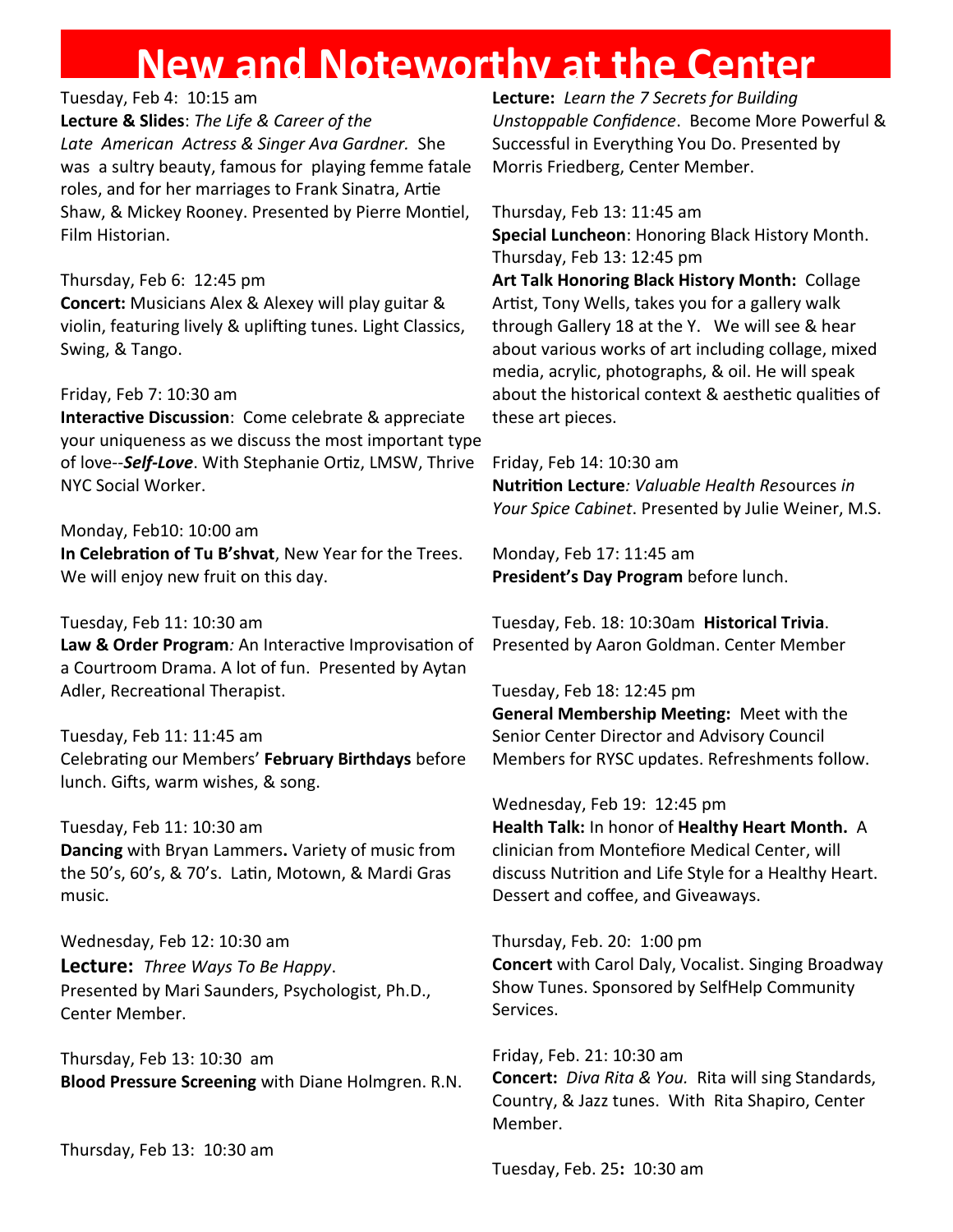# **New and Noteworthy**

# **at the Center**

Wednesday, Feb. 26: 12:45 pm **Health Talk & Demonstration:** *Joint Protection and Pain Management.* Presented by Monika Dworakowski, MS, OTR/L, Occupational Therapist from The Physical Medicine and Rehab Center in Riverdale.

Thursday, Feb.27: 10:30 am **Blood Pressure Screening** with Diane Holmgren, R.N.

Thursday, Feb 27: 12:45 pm **Book Club:** *Stay With Me, by Ayobani Adebayo.*  **March's book** is Asymmetry, by Lisa Halliday. Facilitated by Adele Schwartz, Center Member

Friday, Feb. 28: 10:30 am **Sing-a-long:** With Judah Goldman, Musician. Music from the 20's - 80's. Popular favorites such as Till There Was You, Que Sera, Sera, Good Night Irene, and more

#### **Y Sponsored Paid Classes**

### **DRAWING CLASS WITH DANNY HAUBEN**

THURS, 10:00 –11:30 AM Y Classes for a Fee

Drawing With Danny Hauben Thursdays for Eleven Sessions March 19, 2020 - June 1, 2020 at 10:00 am Please register at the Y reception desk in the lobby or with Vicki Matalon

#### **INSTRUCTIONAL INTERMEDIATE LEVEL**

#### **BRIDGE CLASS**

Instructional Bridge Classes Beginners & Intermediate Levels Thursdays for Eight Sessions March 12, 2020 - May 21, 2020 Intermediate Class from 10:00 am - 12 noon Beginners' Class from 1:00 pm - 3:00 pm Eight or more participants needed for each class Please see Vicki Matalon for more information If interested, please register at the Y reception desk in the lobby



TAKE CARE OF YOUR HEART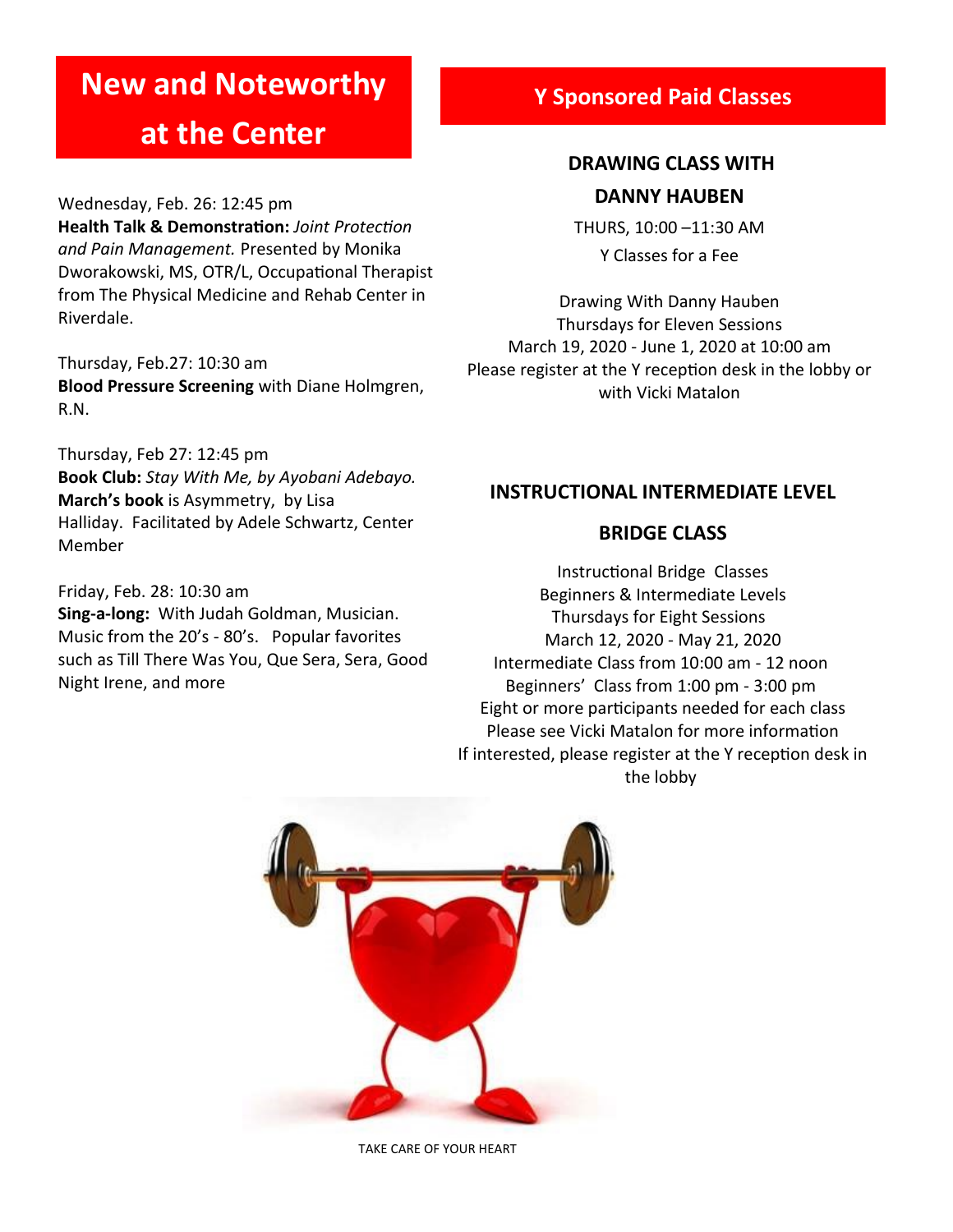# **NEW CLASSES AND PROGRAMS**

#### **BEGINNER MAH JONGG LESSONS**

Instructional Mah Jongg Classes Tuesdays for Eight Sessions Starting Feb. 10th from 10:00 am - 11:45 am Taught by an Experienced Center Member Sign up with Vicki Matalon by Feb. 6th

#### **CREATIVE WRITING CLASS**

Thursdays for Eight Weeks Starts February 6, 2020 at 10:00 am

For those who enjoy writing this is a class where you can practice your craft, and support other writers in their work. Class members can work in a variety of formats, including fiction, non--fiction, and memoir. Pre-register with Vicki by Jan 16th. Class is limited to 12 participants.

#### **BEADING CLASS**

Wednesdays for Three Sessions Starts Feb 12th at 12:45 pm.

#### **SIGN-UPS/SAVE THE DATE**

Upcoming Open Sunday March 22, 2020 Please join us for a day of fun activities and a hot lunch

#### **Honoring Special Upcoming Holidays**

Tu B'shvat -- A Jewish holiday occurring on the 15th day of the Hebrew month of Shevat which falls this year on Feb. 10, 2020.

In Israel, the day is celebrated as an ecological awareness day and trees are planted in celebration. There is a custom to eat a new fruit on this day, and we will distribute something special after lunch.

Black History Month Special meal on Thursday, Feb. 13, 2020

> The New York Legal Assistance Program (NYLAG) mobile van will be here on Thursday, February 20, 2020. Gather any legal questions you may have (Wills, Health Care Proxy, Power of Attorney, etc.) and see Lydia to make an appointment.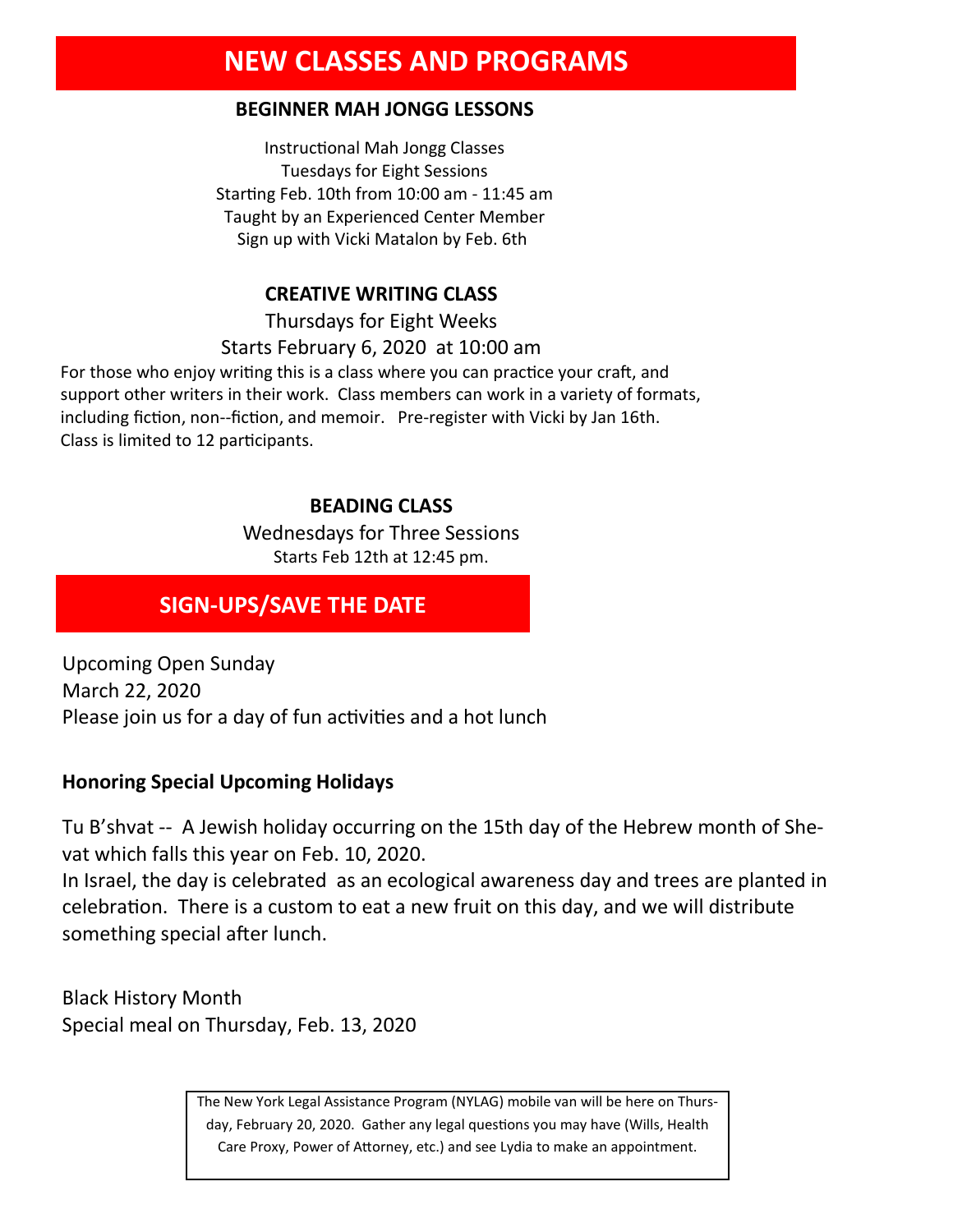### **SERENDIPITY: THE STORY OF CARL AND ARIANA HOLBACK**

In June of 1992 Ariana went on the Fit for Life diet. After losing about 10 pounds she wanted to learn how to cook some vegetarian meals. Her neighbor suggested a vegetarian cooking class that was being given at a yoga center on West 24th Street in Manhattan. Ariana registered .

Carl was working at Payne Whitney Psychiatric Clinic on East 68th Street. He had registered for this cooking class months before and they finally called him that morning, at the last moment. He had just finished an extra shift from midnight to 8 a.m. and was scheduled to return to work for his regular 3 to midnight shift. He had to turn right around and return to work after class.

Carl called the center and cancelled. He then realized that since he had been waiting so long for this class he should go. He stood on the #6 train platform and said to himself that if the uptown #6 train came first, he would go home to sleep, and if the downtown #6 train came first, he would go to the class.

The downtown #6 train came first. The rest is history. Imagine how a person's life is in the hands of fate. They never would have met if the uptown train had come first. They have spent the last 27 years happily in love.

### **NEIGHBORS: THE STORY OF REESE AND PHIL FRAM**

In 1970 Reese and Phil were neighbors at the College Complex Apartments in Rochester NY. Phil was attending Rochester Institute of Technology and Reese was working. They each had three roommates and their apartments were next to each other. For six months Phil and Reese never bumped into each other. Reese only knew Michael, one of the men sharing Phil's apartment; Michael would knock on Reese's door on occasion to borrow kitchen supplies.

One day Michael invited Reese to come by his apartment. In walked this cute guy dressed in a red ESSO winter jacket, smelling of gas. It was Phil, who worked at a gas station to earn money to pay for college. Phil took a shower and came out smelling of Ivory soap. Reese thought, well, okay now. They talked for a while before Reese went home.

The next day someone rang the bell. Her roommates were gone so Reese opened the door and a 5 foot high icicle was leaning on the door. Turned out that Phil and his roommates, bored with studying for finals, had gone outside and brought back this icicle to play a joke on the girls. Reese, figuring out who put the icicle there, rang the boys' bell to return  $\bigcup$  this "gift". Phil was home and he and Reese talked for a long time until it was dinner time. Reese  $\blacktriangledown$  invited Phil to come over for dinner. Turned out that Phil liked his burger rare, Reese liked hers well done. Reese remembers that after this shared meal she said to herself, "I'm going to marry this guy". They have been happily married for 48 years.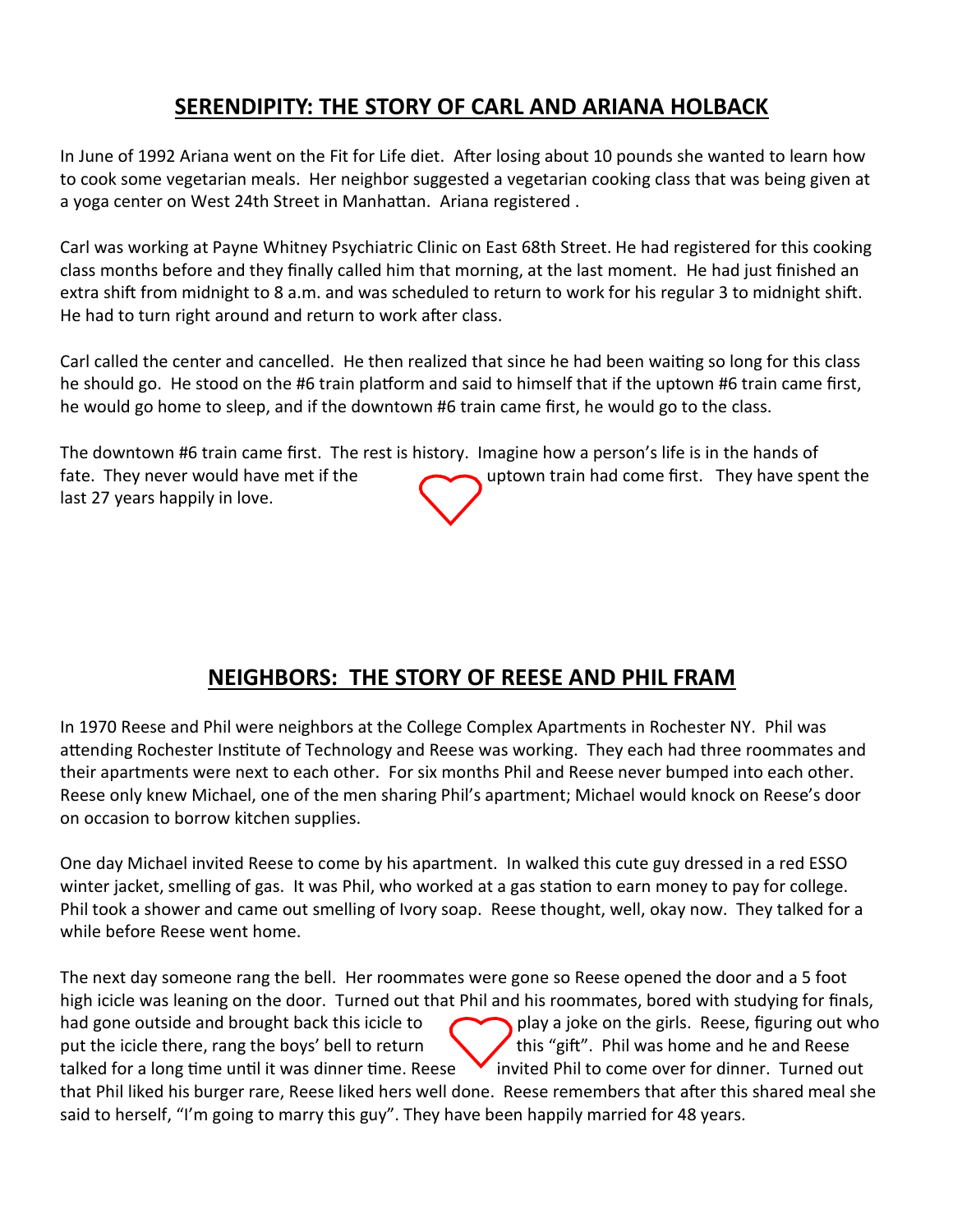# **HOW I MET MY VALENTINE**

#### **MOTHER KNOWS BEST: THE STORY OF ANGELA AND JOSE NARANJO**

Angela lived in Ecuador. Jose had emigrated to NYC. Jose's mother took a trip from NY to visit her friend in Ecuador. While staying at her friend's house, Jose's mother met Angela. Jose's mother was very impressed with Angela; they talked and got to know each other.

When Jose's mother returned to NY she spoke to her four sons. She told them all about Angela, how nice Angela was, and how she had a job while also attending college. Jose's mother told her sons that she would like Angela to be her daughter in law.

About a month passed when Jose's father went to visit Ecuador and Jose accompanied him. Jose worked in the family business, so he was able to take time off from work. Jose found his mother's friend's house and asked the friend for the whereabouts of the woman that his mother met when she visited.

The friend informed Jose that Angela was working during the day and then attended college at night. Jose waited all day to meet this woman his mother raved about. Angela knew nothing of this plan of Jose's mother. When Angela arrived home, she and Jose talked for a long time. Jose asked Angela to give him a tour of the neighborhood on Saturday. Angela told him she had to work. However, her mother's friend convinced Angela that she needed some fun time and that she never was absent from work so that she should take the day off. Luckily, Angela did just  $\sim$  that. Three months later Jose proposed. They have been happily married for 35 years.

### **BERSHERT: THE STORY OF BETTY AND ABRAHAM BAUMEL**

It was 1950. In those days, one way to meet possible dates was to go to the Catskill Mountain hotels. Four of Betty's friends went to Klein's Hillside Hotel. Betty had a boyfriend at the time so she did not go to Klein's. Betty's friend Sylvia met her husband to be, Herb, on this trip. Herb was Abe's childhood best friend. Abe had arrived in the U.S. from Poland at the age of 3 and he and Herb were best friends until Abe's death.

Lots happened on this Catskill trip. Maddie, who was married to Abe's friend Irv, was also at Klein's, and she was the one who told Herb that Sylvia was the one for him so he should go for it. Maddie was right since Sylvia and Herb have been together since then.

Now it was 1951 and Betty and her boyfriend had broken up. Sylvia told Abe that she had a wonderful friend for him to meet. Herb and Sylvia did get married and it was at their wedding that Betty met Abe. Bershert means "destined soul mate". Betty says that when she met Abe it was bershert, she and Abe were a perfect fit, like gloves on a hand. They were engaged in  $\sim$  six months and married within a year. They spent 62 years together, hand in glove.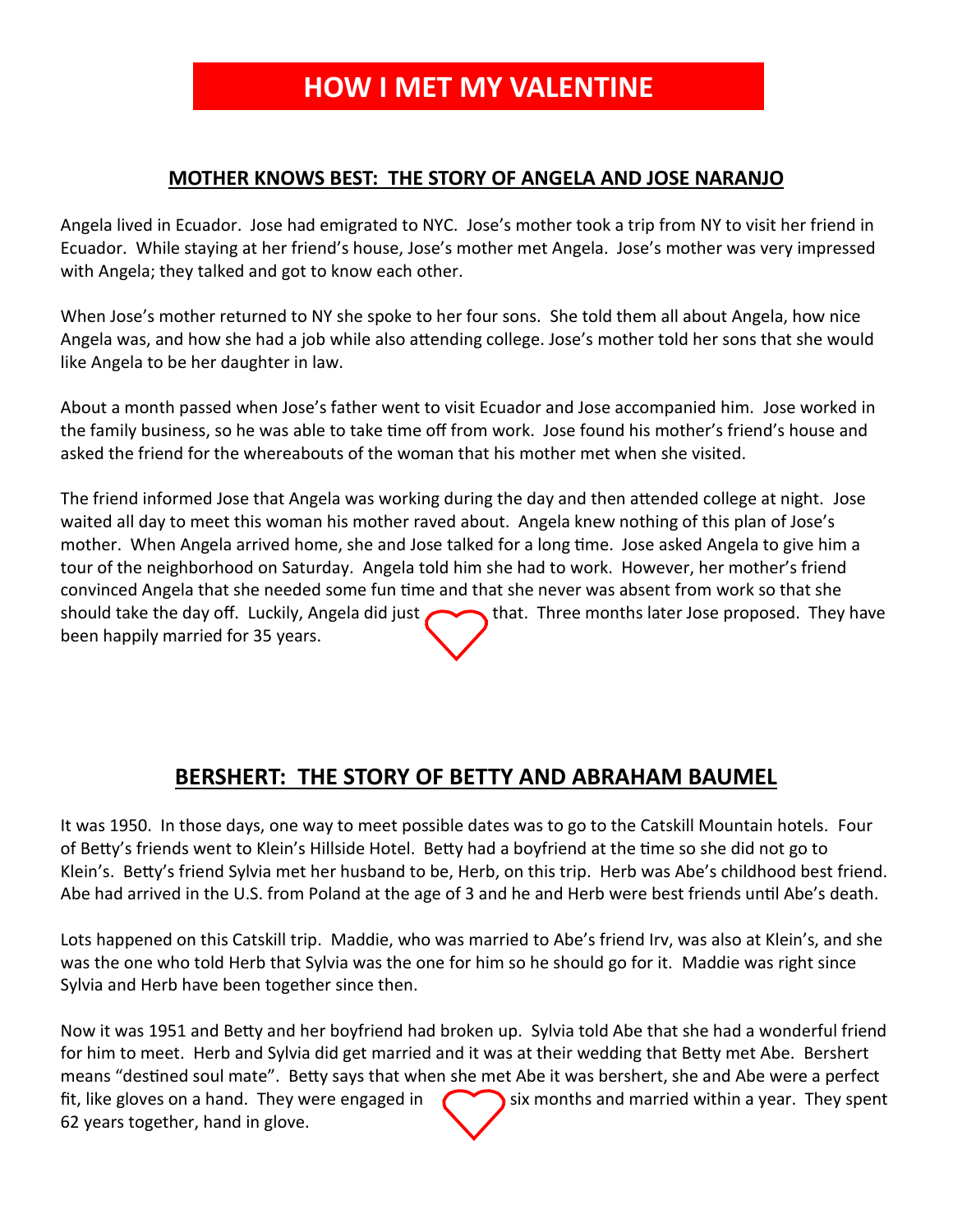# **Donations-Your Dollars at Work**

#### Thank You for Your Recent Donations

Donations help support the programs and services of the Senior Center. Checks can be made payable to the Riverdale Y Senior Center and given to Sharon or Toby. For Information on planned giving, or to make a Legacy donation, please contact Rick Lund 718-548-8200 X233.

**PEARL WONG:** Thanks to the Riverdale Y Senior Center for all they do for the Seniors.

# **RIVERDALE Y BUS TRANSPORTATION**

Door to door round trip service to the Y is \$4.50 (\$2.25 suggested contribution each way). If

you wish to be picked up on a specific day call (718) 548-8200, ext.**225** before 8:00 AM and

leave a voice message with your name, pick-up address, and phone number. Our drivers will

call back when they are ready to pick you up.

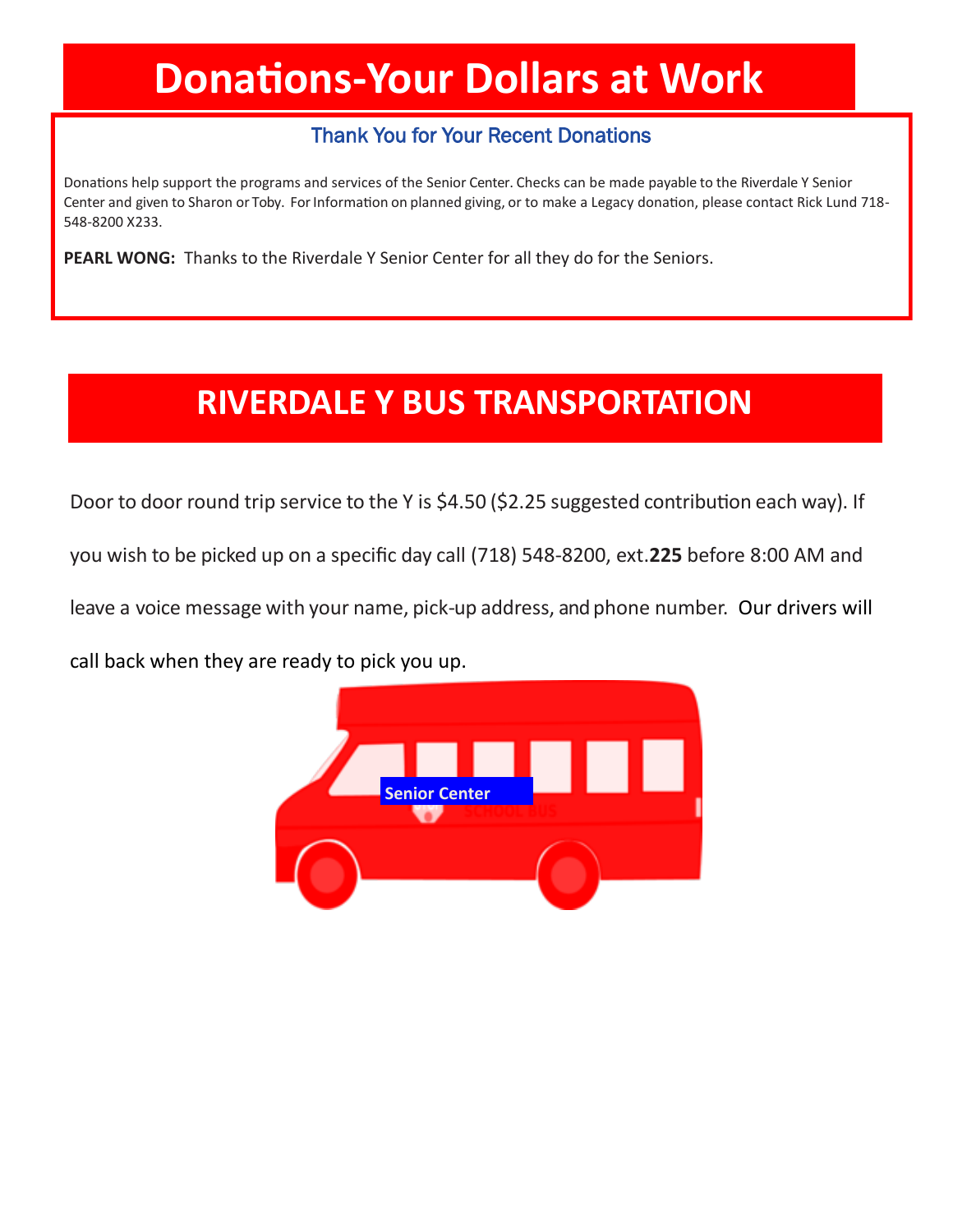## **SENIORS ON THE MOVE**

Advance registration is required for all trips and special events. Trips are in the Center's passenger van unless otherwise noted. Popular trips may require last minute transportation changes, including the use of a school bus. If you have special needs regarding transportation, please alert staff when you register. Registration is at the Welcome Desk or call Vicki at (718) 548-8200 X204.

## **Thursday, March 12, 2020 Shopping Trip in Hartsdale, N.Y.**

Visit a variety of stores on North Central Avenue in Hartsdale

(Trader Joe's, Michaels, Christmas Tree Shops, Best Buy, Marshalls, & Starbucks). We'll leave the Y on our van at 12 noon and return by 4:00 p.m. An early lunch will be available at 11:00 a.m. for anyone interested. Trip cost is \$12 per person. Contribution for lunch is not included in trip cost. Please sign up with Vicki by Feb. 27, 2020, if you are interested in joining us. We need 12 or more participants to make this trip possible.

#### **Television Studio & Museum Trip: Thursday, March 26, 2020, 9:15 a.m.**

Join us for a ninety-minute walking tour of WNET, Channel 13 production studios on the Upper West Side of Manhattan. We will visit their post-production audio and video editing facilities, the control room that manages the Lincoln Center Studio, and the sound booth. Engineers in these areas will share how a show comes together and is made ready for air.

Participants must be able to walk or stand through most of the tour, and Photo I.D. is required.

Lunch is on your own in neighborhood restaurants. The cost of lunch isn't included in the trip fee.

Next, we will visit Fotografiska, New York, a new Photography Museum that opened in December 2019, for a self-guided tour of the three floors. The museum is in a renovated landmark building from the 1800's with Renaissance Revival Period Architecture. Museum photography is unique in its ability to shape emotions & convey stories. Styles range across abstract, portrait, landscape, & more. Rotating exhibits we'll see include Ellen von Unwerth's *Devotion! 30 Years of Photographing Women* and Helene Schmitz's *Thinking Like a Mountain.* 

This trip leaves the Y at 9:15 a.m. and returns at approximately 5:30 p.m. using the Y's passenger van. We can only take ten people on the trip. Cost is \$55 per person; price increase to \$60 after March 16th. Sign up with Vicki Matalon begins Feb. 11, 2020.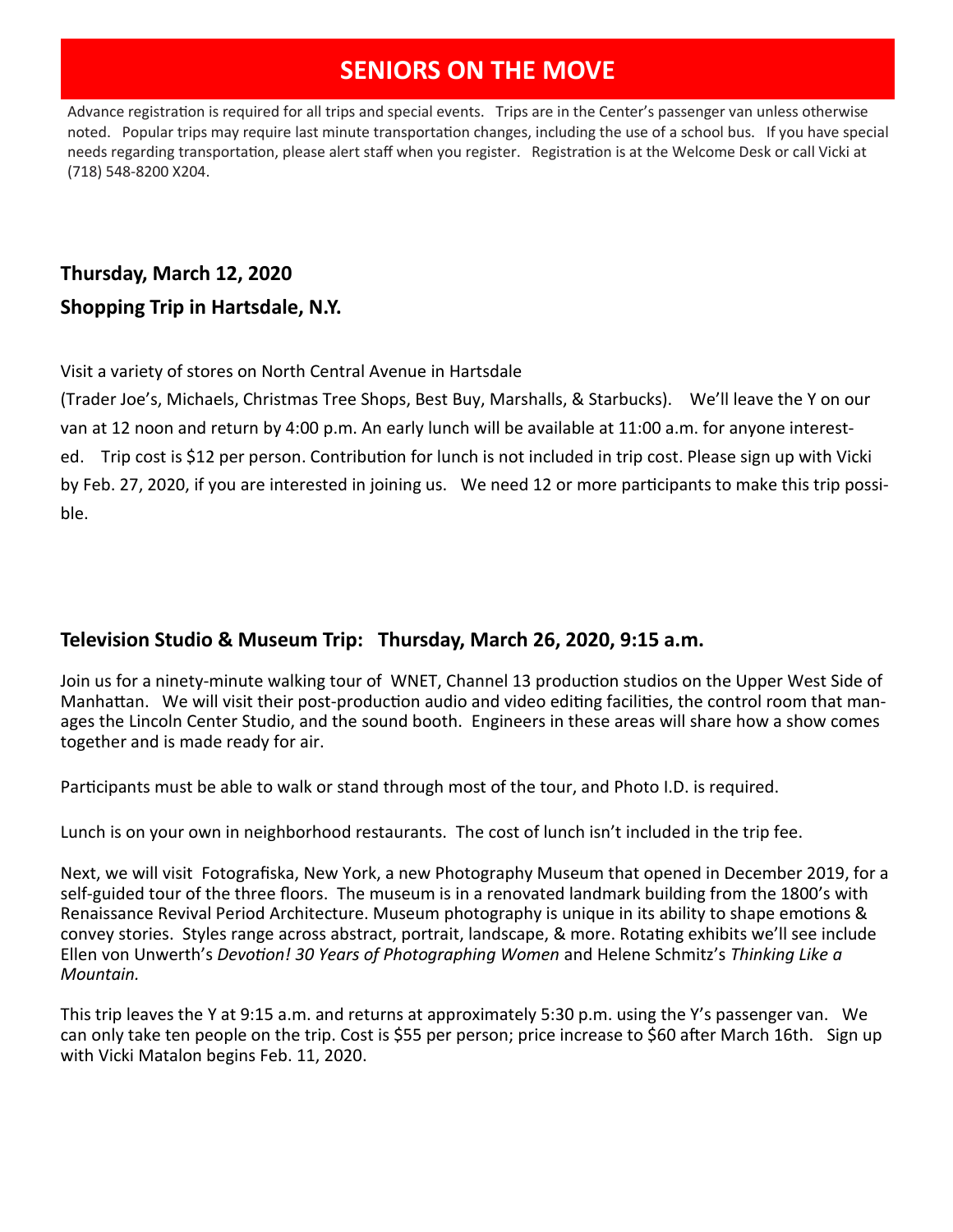# **MEMBER PROFILE: LORRAINE BAKER**



*Editor's Note: This is the first in a series of member profiles by our Social Work Intern, Ariella Aronowitz*

Lorraine Baker, a Riverdale Y Senior Center member, is often seen heading to or from an exercise class or enjoying her vegetarian lunch with her husband, Fred, and their friends. Lorraine has led a remarkable and exciting life, personally and professionally. Lorraine was born in New York, living most of her life right here in Riverdale but her entire family is originally from Barbados.

Lorraine and Fred have been together since they were kids. She has many sweet memories of young love with an unexpected teenage first kiss. Lorraine admits that during their younger days, she didn't take Fred seriously. Her sister spent years telling her to be nicer to him. But Fred didn't give up. He only had eyes for her and it appears her sister was right. After many years in which there were moves, career changes, and the birth of their daughter Cara, Lorraine and Fred are still together.

Lorraine is a true inspiration. She has had many athletic achievements and enjoyed physical activities. A swimmer since childhood, Lorraine believes her love of the water is connected to her Barbados roots. Not only was she a Red Cross lifeguard, she was also a horseback rider, certified yoga instructor, ACE certified personal trainer, expert skier and a long-distance bike rider. (She was the Supervisor of the Physical Ed department here at the Y from 1997-2000.) After losing several friends to AIDS, Lorraine was inspired to cycle for that cause. Lorraine once rode her bike from Niagara Falls to Battery Park in just 8 days! When she wasn't bike riding you would find Lorraine with Fred skiing down some of the highest mountains. They spent many years traveling, heading to different ski destinations and exploring new slopes.

Lorraine is also an artist. In high school she would sketch fabulous portraits and designs, receiving the highest marks in her class. Lorraine's love of art ultimately became her profession, as she spent 20 years in the fashion industry. She was a designer for companies such as Oxford, Kellwood, Texfi, and, at one point, she was an independent wedding dress designer. When you see Lorraine at the Senior Center, she will often be found wearing striking, artistic necklaces and bracelets. She has been making cabinets, beds and other beautiful pieces for years. When she wasn't working as a designer, she was also a flight attendant, working for Delta and Atlantic Coast Airlines, traveling the world. Sketches of her work are pictured below.







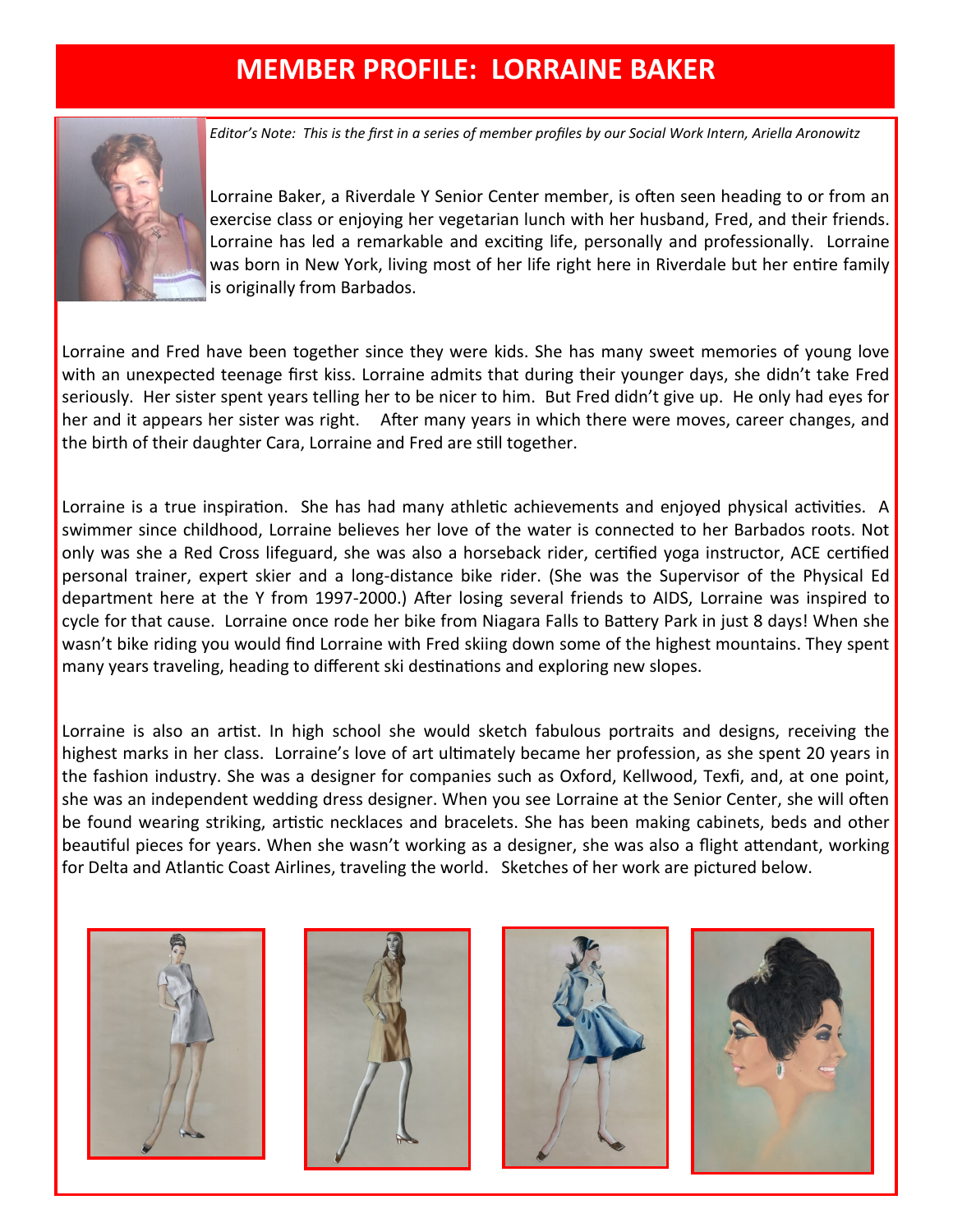| <b>FEBRUARY MENU 2020</b>                                                                                                                              |                                                                                                                                                                                                     |                                                                                                                        |                                                                                                                                                                        |                                                                                                                  |
|--------------------------------------------------------------------------------------------------------------------------------------------------------|-----------------------------------------------------------------------------------------------------------------------------------------------------------------------------------------------------|------------------------------------------------------------------------------------------------------------------------|------------------------------------------------------------------------------------------------------------------------------------------------------------------------|------------------------------------------------------------------------------------------------------------------|
| <b>MONDAY</b>                                                                                                                                          | <b>TUESDAY</b>                                                                                                                                                                                      | <b>WEDNESDAY</b>                                                                                                       | <b>THURSDAY</b>                                                                                                                                                        | <b>FRIDAY</b>                                                                                                    |
| <b>LUNCH SERVED EVERYDAY</b>                                                                                                                           |                                                                                                                                                                                                     |                                                                                                                        |                                                                                                                                                                        |                                                                                                                  |
|                                                                                                                                                        |                                                                                                                                                                                                     | <b>AT 11:45 AM</b>                                                                                                     |                                                                                                                                                                        |                                                                                                                  |
| 2/3<br><b>HAMBURGERS</b><br><b>Roasted Sweet</b><br><b>Potato Fries</b><br>Garden Salad<br>Apples                                                      | 2/4<br><b>BAKED CHICKEN</b><br>Couscous<br>California Blend Vege-<br>tables<br><b>Bananas</b>                                                                                                       | 2/5<br><b>STUFFED BAKED</b><br><b>FISH</b><br><b>Bowtie Pasta</b><br>Italian Cut Green<br><b>Beans</b><br>Tangerine    | 2/6<br><b>MEATLOAF WITH</b><br><b>GRAVY</b><br><b>Mashed Potatoes</b><br>Carrots<br>Grapes                                                                             | 2/7<br><b>HONEY GLAZED</b><br><b>CHICKEN</b><br><b>Brown Rice</b><br><b>Brussel Sprouts</b><br>Oranges           |
| 2/10<br><b>WHITE BEAN</b><br><b>GROUND TURKEY</b><br><b>CHILI</b><br><b>Brown Rice</b><br>Carrots<br>Applesauce<br><b>Audrey's Murphy's</b><br>Recipe* | 2/11<br><b>BAKED SALMON</b><br><b>Yellow Rice</b><br><b>Steamed Peas</b><br>Appl <sub>d</sub>                                                                                                       | 2/12<br><b>ROSEMARY</b><br><b>CHICKEN</b><br>Orzo Pasta<br>Italian Cut Green<br><b>Beans</b><br><b>Blueberries</b>     | 2/13<br><b>BBQ PULLED</b><br><b>BRISKET</b><br><b>Sweet Potatoes</b><br><b>Collard Greens</b><br>Corn Bread<br>Watermelon<br><b>BLACK HISTORY</b><br><b>MONTH MEAL</b> | 2/14<br><b>OVEN FRIED</b><br><b>CHICKEN</b><br><b>Sweet Noodles</b><br>Kugel<br>Spinach<br>Oranges               |
| 2/17<br>TUNA CAKE<br><b>Brown Rice</b><br>California Blend<br>Vegetables<br>Tangerine                                                                  | 2/18<br>TURKEY<br><b>DRUMSTICKS</b><br><b>Sweet Baked Yams</b><br><b>Collard Greens</b><br><b>Fruit Cocktail</b>                                                                                    | 2/19<br>SPAGHETTI AND<br><b>MEAT SAUCE</b><br><b>Garlic Bread</b><br>Garden Salad<br><b>Canned Mandarin</b><br>Oranges | 2/20<br>BREADED BAKED<br><b>FISH</b><br><b>French Fries</b><br>Cole Slaw<br><b>Bananas</b>                                                                             | 2/21<br>LEMON BAKED<br><b>CHICKEN</b><br><b>Baked Red Potato</b><br>Wedges<br><b>Steamed Broccoli</b><br>Oranges |
| 2/24<br><b>MEATLOAF WITH</b><br><b>GRAVY</b><br><b>Baked Potatoes</b><br><b>Steamed Peas</b><br><b>Canned Apricots</b>                                 | 2/25<br><b>BBQ CHICKEN</b><br>Couscous<br>SteerFRUd SUBHECHTO CHANGE WITHOUT PRIOR NOTIEBY Carrots<br>Grapes<br><b>Funded by the New York City Department for the Aging and your contributions.</b> | 2/26<br><b>MUSTARD DILL</b><br><b>BAKED FISH</b><br>California Blend                                                   | 2/27<br><b>BEEF STEW</b><br><b>Brown Rice</b><br>Oranges                                                                                                               | 2/28<br><b>BAKED CHICKEN</b><br><b>Bowtie Pasta</b><br>w/kasha<br><b>Brussel Sprouts</b>                         |
|                                                                                                                                                        | * Recipes from the Senior Center Cookbook are featured monthly                                                                                                                                      |                                                                                                                        |                                                                                                                                                                        |                                                                                                                  |